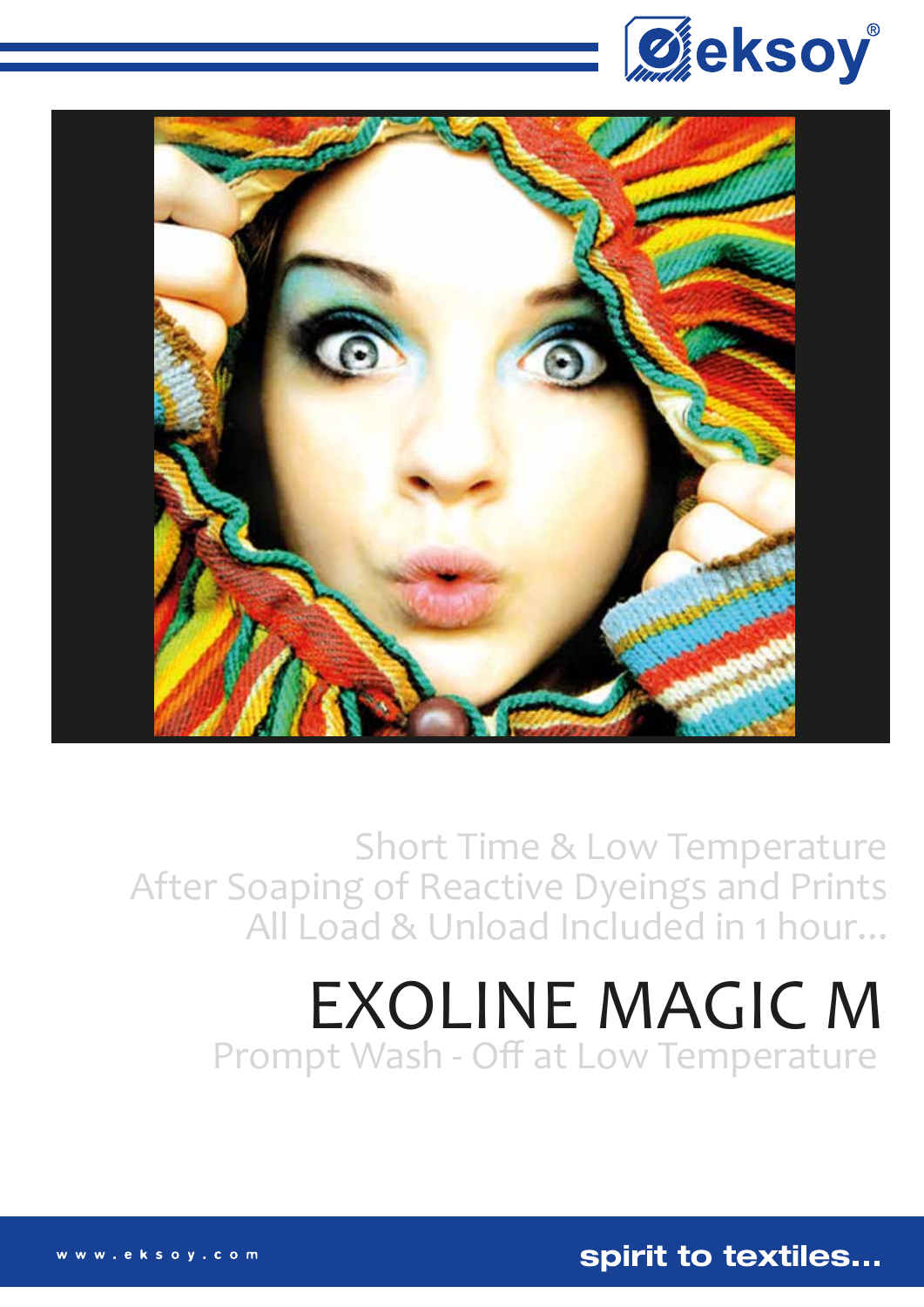

## **EXOLINE MAGIC M**

 Due to escalating impact of energy, labor and enviromental costs, EKSOY Launching, WEL Series (water and energy less) chemicals, to reach reasonable cost saving with sustainable fastness properties

- COMBIBLEACH ( Bleaching and disperse dyeing of PES / CO blends in one bath )
- COTTOBLEACH ( Bleaching, OBA full white of PES / CO, all in one bath )
- NOBLEACH ( Scouring and dyeing of dark shade cotton at 60°C, in one bath )
- MEGACLEAR 4 / 11 ( Reduction Clearing of PES fibers in dyeing bath ) and finally,!...
- **EXOLINE MAGIC M** (Prompt after soaping of reactive dyeing and printing at 80°C)
- **EXOLINE MAGIC M** is a surfactant free, amphoteric polymer and achieves excellent wash - off properties for reactive dyeing and printing in short cycle and at 80°C , and saves processing costs, cares the environment.
- Weak point of reactive dyeing process is that 20 40 % of the dyes bond loosely with the fibers which we name as hydrolysed dye.
- **EXOLINE MAGIC M** washes off all attached hydrolysed dyestuff particles,throughly at low temperature, imparting superior wash, water fastness properties.
- **EXOLINE MAGIC M** achieves excellent fastnesses with 4 5 bath, even in case of dark turquoise or black dyeing !..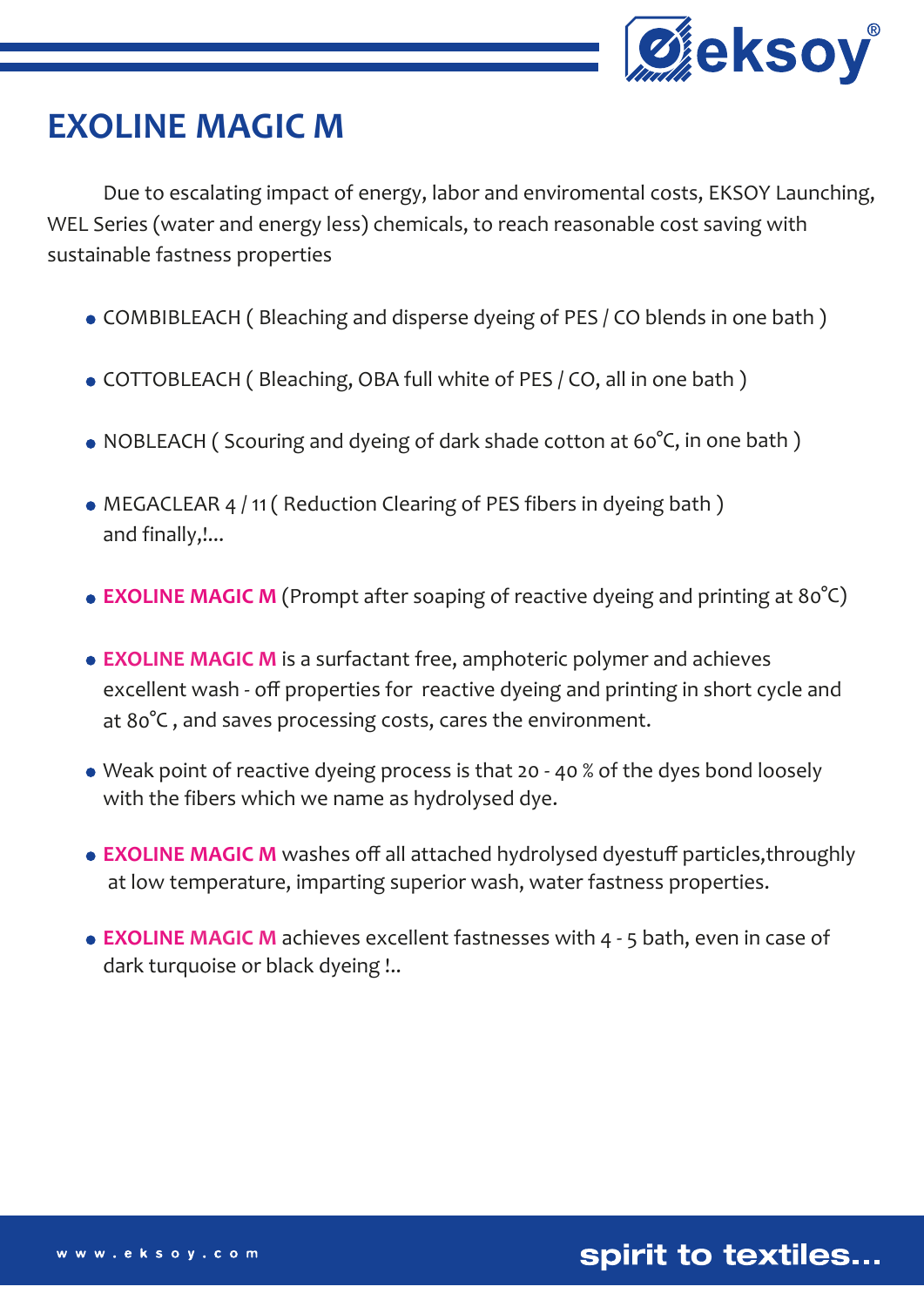

In case of Black or Turquouse shades, 3 - 4 hot wash-off cycles are saved.

According to our practical experience, to heat up 1000 kg water by 10 $\degree$ C, consumed energy is;  $NPG = 2 m<sup>3</sup>$ ,  $COAL = 6 kg$ , Fuel - oil = 1,0 kg

 **EXOLINE MAGIC M** enables the dyer to SAVE, 4 hot wash cycles in case of dark shades wash - off. He will save;

| NPG.       | 400 $\mathrm{m}^3$ / 1000 kg fabric |
|------------|-------------------------------------|
| COAL       | 1000 kg / 1000 kg fabric            |
| Fuel - oil | 350 kg / 1000 kg fabric             |

Besides Fuel - oil, Electric, Labor & Time is saved and environment SAVED !